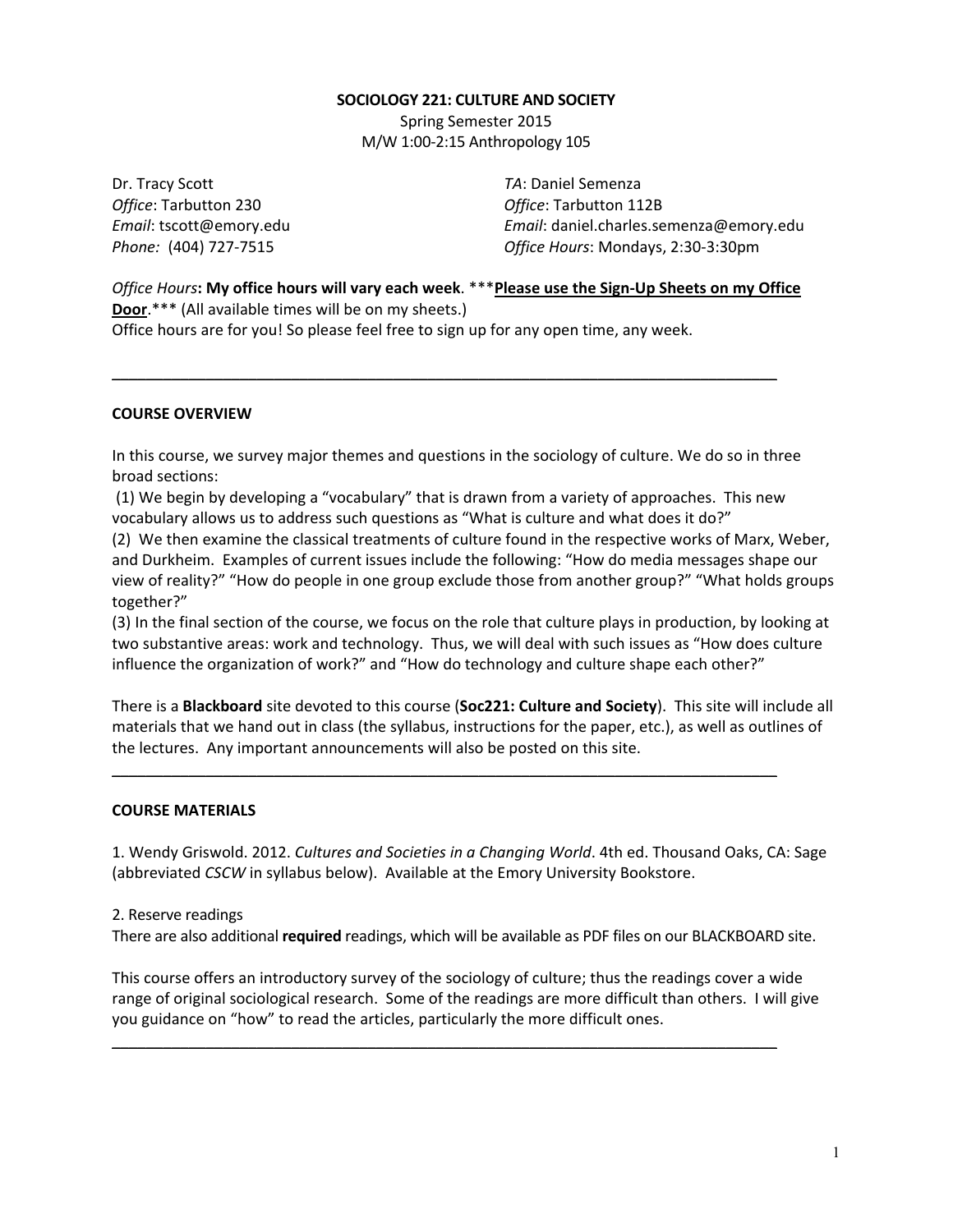# **COURSE REQUIREMENTS**

**1. Attendance** is **strongly encouraged**. I will use lectures to give you additional information not found in the readings, and I will also provide frameworks for understanding and integrating the readings with the lecture material. All assigned **readings** should be completed **before** class to ensure active participation in class discussions and activities.

\_\_\_\_\_\_\_\_\_\_\_\_\_\_\_\_\_\_\_\_\_\_\_\_\_\_\_\_\_\_\_\_\_\_\_\_\_\_\_\_\_\_\_\_\_\_\_\_\_\_\_\_\_\_\_\_\_\_\_\_\_\_\_\_\_\_\_\_\_\_\_\_\_\_\_\_\_\_

As an incentive, regular attendance will be used to "improve" on **borderline** final grades.

# **2. Three exams**. (Each exam is worth 20% of the final grade)

Each exam will be taken during class time (see following pages for scheduled dates). The exams will consist of a combination of short answer and essay questions, and they will cover both the readings and lecture material. (NONE of the exams is cumulative.)

# **3. Research Paper** (40% of the final grade)

\*\*\*Detailed Instructions will be handed out in class!\*\*\*

The paper involves a research project that you will complete over the course of the semester. You may choose a paper topic from a list that we hand out, or you may propose a topic of your own choosing (subject to our approval by March 20).

• The **completed paper** is due on Wednesday **May 6th** by 5:00pm in my box in the Sociology Office, 225 Tarbutton Hall (Do NOT send me your paper by email). For each day it is late, it will be marked down one half letter grade (e.g., from A to A- after first day late).

# **SOME GROUND RULES**

# *General Communication*

I provide very detailed information and instructions in all of the course documents. I will also send periodic BlackBoard announcements and/or emails about any further course information.

\_\_\_\_\_\_\_\_\_\_\_\_\_\_\_\_\_\_\_\_\_\_\_\_\_\_\_\_\_\_\_\_\_\_\_\_\_\_\_\_\_\_\_\_\_\_\_\_\_\_\_\_\_\_\_\_\_\_\_\_\_\_\_\_\_\_\_\_\_\_\_\_\_\_\_\_\_\_

- Please read all of the written Course communications thoroughly!
- If you have questions after you have read everything in a particular course document (syllabus, paper instructions, study guide), then feel free to ask me.
- Do NOT ask/email me questions that I have already answered in a course document or via posted announcement/emails. I will not respond to these questions.

# *Email Communication*:

I generally try to respond to emails within 24 hrs, but I do not guarantee a response within 24 hrs. I do not answer emails after 8pm at night.

# *General Conduct*:

Please be mindful of the general code of conduct that you would use in any classroom setting. I expect us all to be respectful of one another.

- Please do not arrive late to class.
- Once in class, please refrain from carrying on private conversations with your neighbor(s). This is distracting for everyone else in the room.
- Please refrain from texting, checking Facebook, or any other non-class activities during all class meetings. If you are found to be engaging in these activities, you will be asked to leave the classroom for the remainder of the class.

# The use of cell phones is not permitted in this class. Please turn OFF your phones before entering the *classroom.*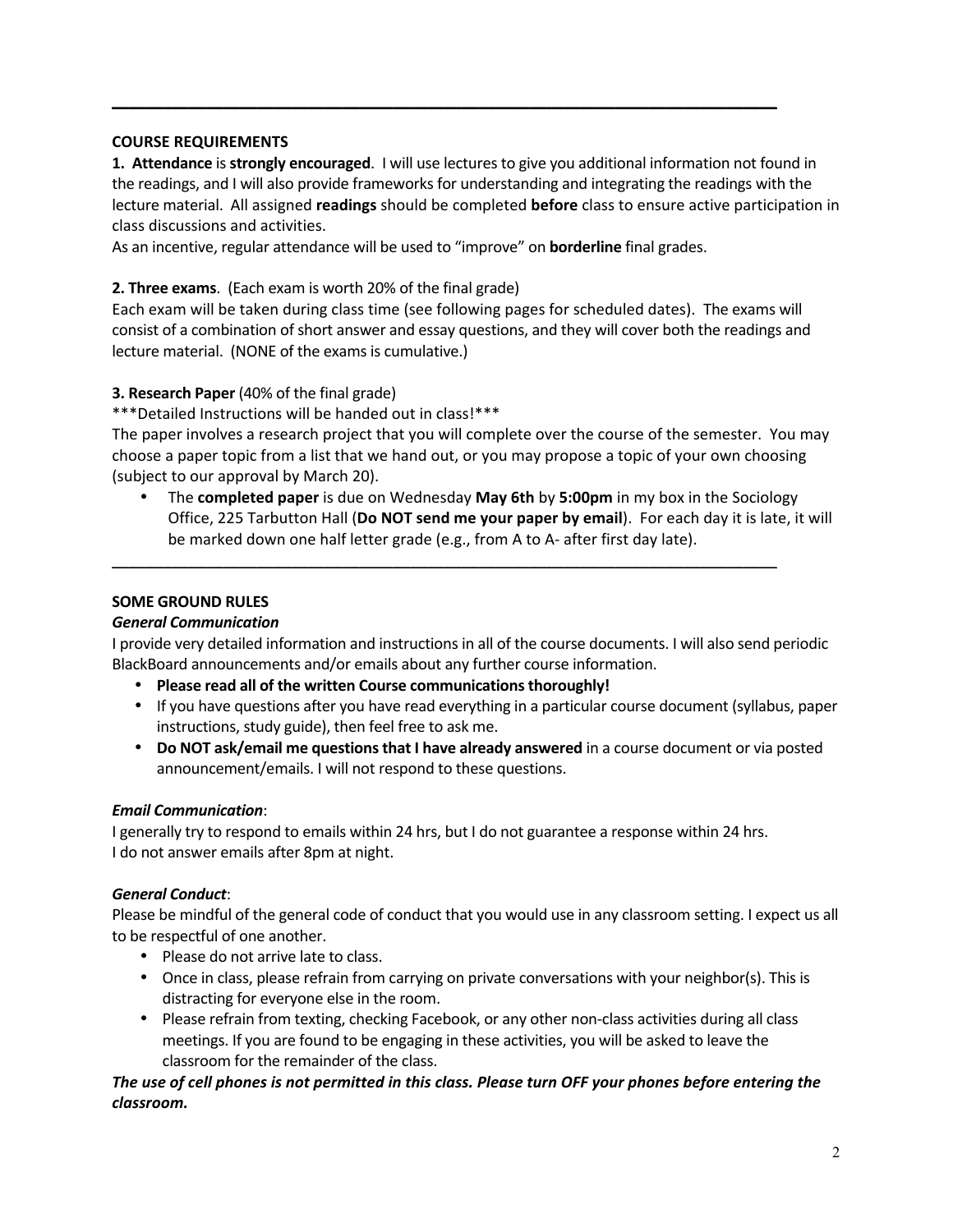*Missed Classes*: You are responsible for missed material. Please get notes from one of your classmates. After you have read all of the missed material, if you still have questions, please come to my office hours. (Do not email me to ask about missed class material.)

**Video/Audio**: You may not video or audiotape lectures without my express consent.

**Extra Credit:** There are no extra credit assignments available in this course.

# *Make-Up Policy*:

Makeup exams will **only** be allowed in a situation of an excused absence (e.g., illness, family emergency). If you are going to miss an exam, please make every effort to notify me before the missed class. A mutually convenient time will be arranged for you to make up the exam.

# **OTHER IMPORTANT INFORMATION**

# **Accommodating Disabilities:**

If you have or acquire any sort of condition that may require special accommodation(s), please inform me as soon as possible so that we may make the appropriate arrangements. Proper documentation from the Office of Disabilities Services will be required. They can be reached at 404-727-1065 or via the web at http://www.emory.edu/EEO/ODS/.

# **Academic Conduct:**

Emory College has established an Honor Code outlining an appropriate code of conduct with respect to academic honesty and plagiarism. Information on Emory's Honor code can be accessed at: http://www.college.emory.edu/current/standards/honor\_code.html. 

It is your responsibility to familiarize yourself with the policies and procedures of the university, and violation of these policies will result in referral to the Honor Council. Plagiarism and cheating will not be tolerated. You must ensure that you cite references appropriately in your written work. When you paraphrase from others, cite their work in the text, and reference the citation in your bibliography. When you use direct quotes from others, be sure to insert quotation marks around the borrowed text and cite appropriately.

\_\_\_\_\_\_\_\_\_\_\_\_\_\_\_\_\_\_\_\_\_\_\_\_\_\_\_\_\_\_\_\_\_\_\_\_\_\_\_\_\_\_\_\_\_\_\_\_\_\_\_\_\_\_\_\_\_\_\_\_\_\_\_\_\_\_\_\_\_\_\_\_\_\_\_\_\_\_

Honor Code Statement: I pledge to pursue all academic endeavors with honor and integrity. I understand the principles of the Emory College Honor System, and I promise to uphold these standards by adhering to the Honor Code in order to preserve the integrity of Emory College and its individual members.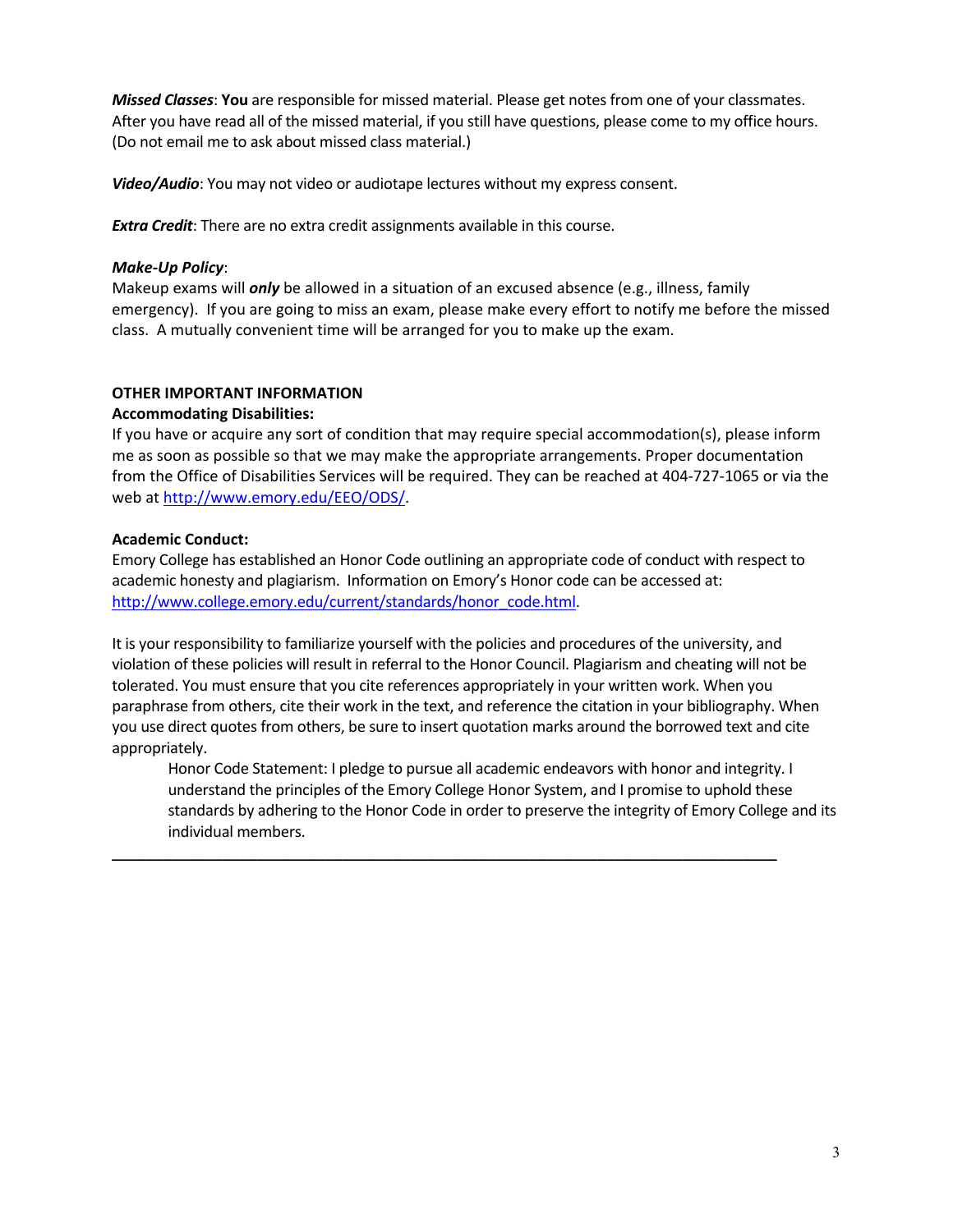## **COURSE SCHEDULE** *(subject to revision)*

## *SECTION ONE: DEVELOPING A VOCABULARY*

| Jan 14: | <b>Introductions</b>                                                                                                                                                        |
|---------|-----------------------------------------------------------------------------------------------------------------------------------------------------------------------------|
| Jan 21: | Wendy Griswold. 2012. CSCW, Chapter 1.<br>Film: Barbie Nation                                                                                                               |
| Jan 26: | Anne E. Lincoln and Michael Patrick Allen. 2004. "Double Jeopardy in Hollywood: Age and<br>Gender in the Career of Film Actors, 1926-1999." Sociological Forum 19: 611-631. |
| Jan 28: | Kristen Luker. 1984. Chapter 7, "Worldview of the Activists," in Abortion and the Politics of<br>Motherhood. Berkeley: University of California Press.                      |

#### **SECTION TWO: CLASSICAL TREATMENTS AND THEIR CONTEMPORARY COUNTERPARTS**

## **I. Marxian Approaches: Ideology, Domination, and Resistance**

#### *Introduction to Marx*

- Feb 2: Wendy Griswold. 2012. *CSCW*, Chapter 2, pages 19-32.
- Feb 4: Sharon Hays. 1997. "The Ideology of Intensive Mothering: A Cultural Analysis of the Bestselling 'Gurus' of Appropriate Childbearing," in *From Sociology to Cultural Studies*, edited by E. Long. Malden, MA: Blackwell.

#### *Current Notions of Ideology: Focus on Media*

*Feb 9:* Wendy Griswold. 2012. *CSCW*, Chapter 4. Feb 9 (cont.): Ashley Mears. 2010. "Size Zero High-End Ethnic: Cultural Production and the Reproduction of Culture in Fashion Modeling." Poetics 38:21-46. *Feb* 11: Sut Jhally and Justin Lewis. 1992. Chapter 3, "The Success of Cosby," in *Enlightened Racism:* The Cosby Show, Audiences, and the Myth of the American Dream. Boulder, CO: Westview. Feb 16: JoEllen Shively. 1992. "Cowboys and Indians: Perceptions of Western Films among American Indians and Anglos." American Sociological Review 57:725-734. *Feb 18***: EXAM #1**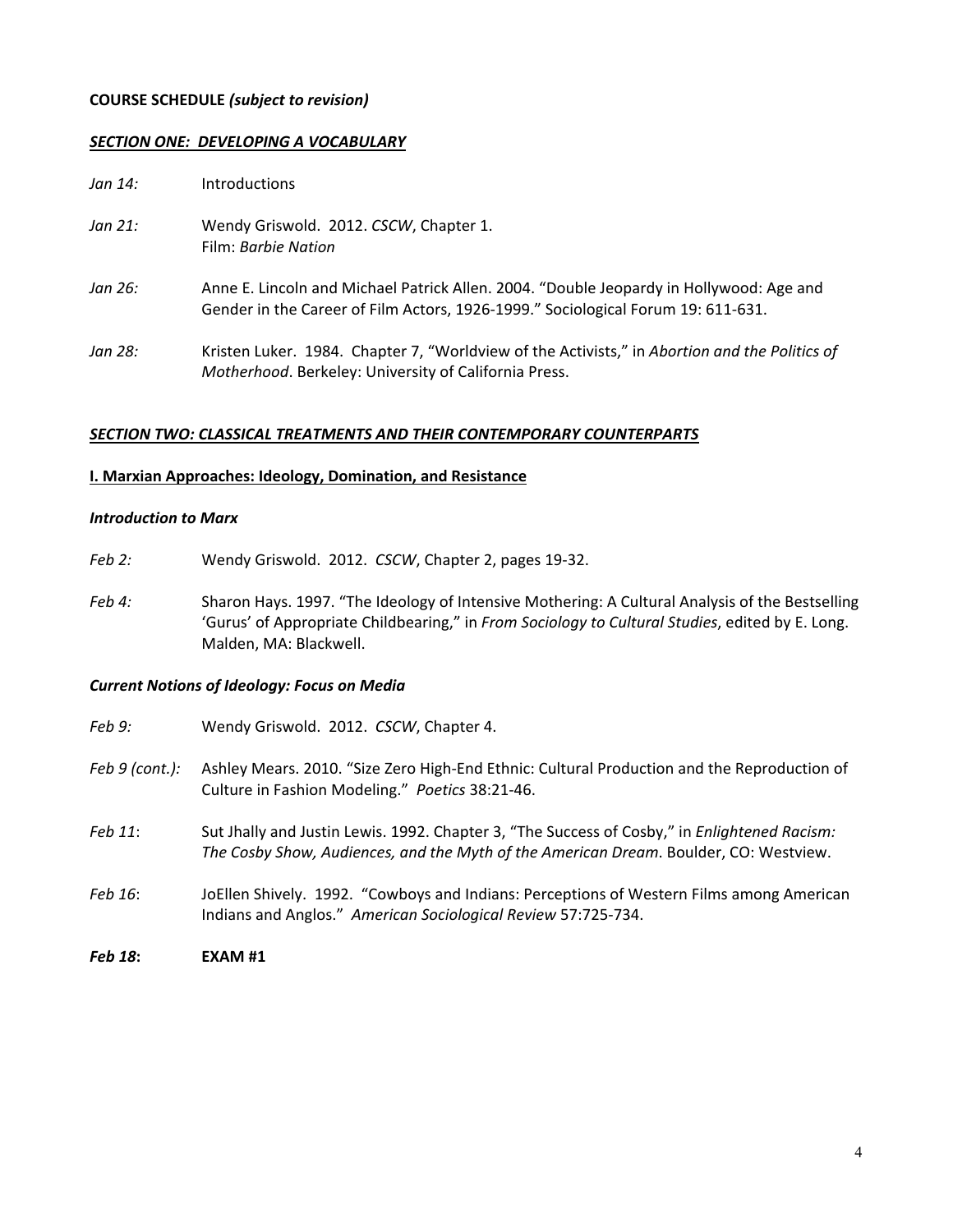### **II. Weberian Approaches: Status and Exclusion**

### *Introduction to Weber*

Feb 23: Wendy Griswold. 2012. *CSCW*, Chapter 2, pages 35-44.

Feb 23 (cont): Tracy Scott. 2002. "Choices and Constraints: Protestantism, Gender, and the Meaning of Work." Internatl Journal of Sociology & Social Policy 22: 1-38.

## **Work, Status, and Exclusion**

- Feb 25: Aversa, Alfred. 1990. When Blue Collars and White Collars Meet at Play: The Case Of The Yacht Club. *Qualitative Sociology* 13(1):63-83.
- *Mar 2:*  Film: *Spellbound*
- *Mar 4:* Spellbound Discussion; Cultural Capital Theories

## *March 9 & 11: SPRING BREAK!*

*Mar 16*: Karen Aschaffenburg and Ineke Maas. 1997. "Cultural and Educational Careers: The Dynamics of Social Reproduction." American Sociological Review 62:573-587.

#### **III. Durkheimian Approaches: Solidarity, Community, and Boundaries**

#### *Introduction to Durkheim*

- *Mar 18*: Wendy Griswold. 2012. *CSCW*, Chapter 3, pages 47-62.
- *Mar 23:* Robin Wagner-Pacifici and Barry Schwartz. 1991. "The Vietnam Veteran's Memorial: Commemorating a Difficult Past." American Journal of Sociology 97:376-382, 385-389, 392-410.

#### *Solidarity and Modern Times*

- *Mar 25:* Mark Mizruchi. 1985. "Local Sports Teams and Celebration of Community: A Comparative Analysis of the Home Advantage." Sociological Quarterly 26(4):507-518.
- *Mar 30:* Wesley Shrum and John Kilburn. 1996. "Ritual Disrobement at Mardi Gras: Ceremonial Exchange and Moral Order." Social Forces 75: 423-458.
- *April 1:* **EXAM #2**